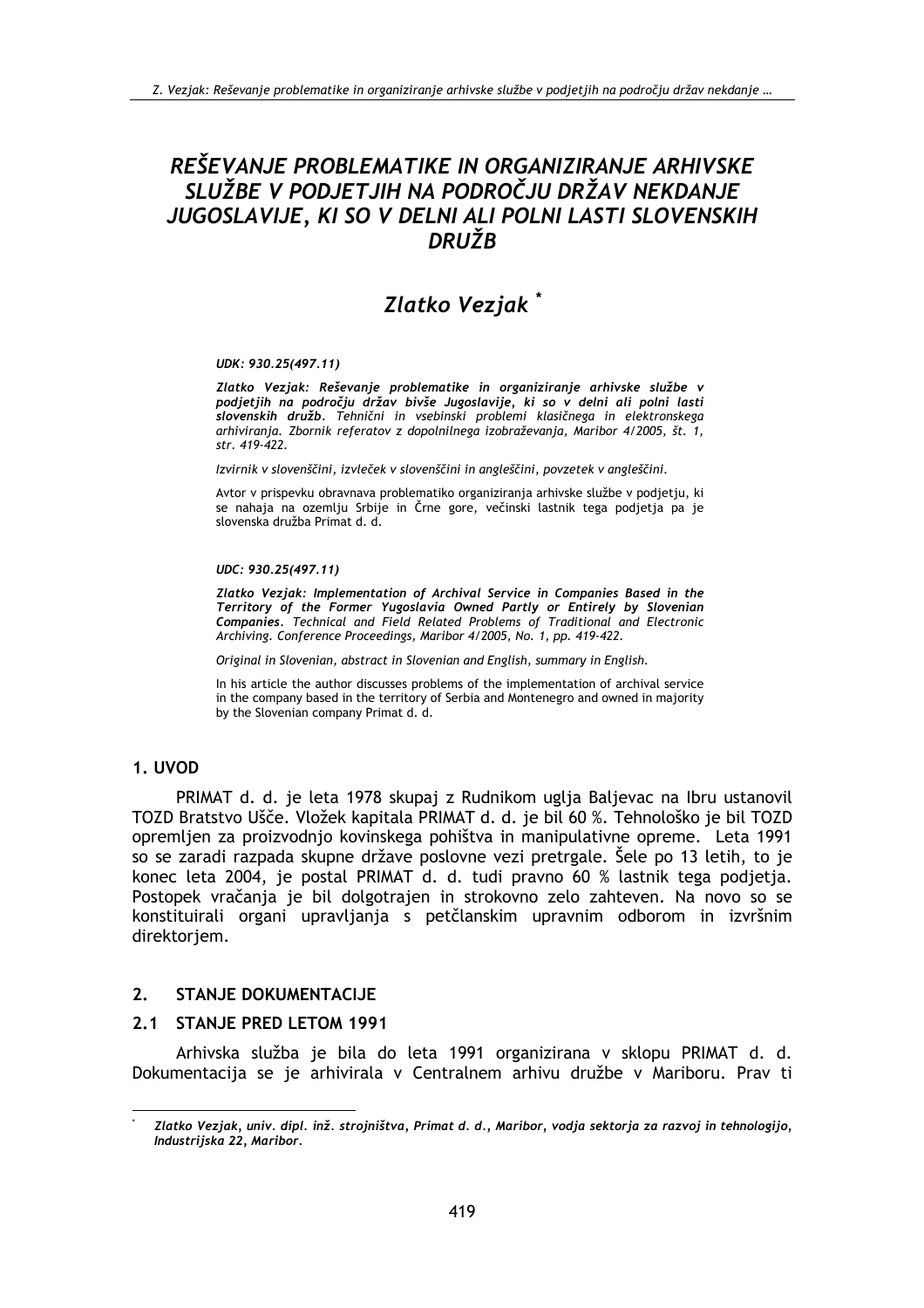ohranieni arhivski dokumenti so v pravnem postopku doprinesli največ k vračanju deleža naše imovine. Med tem arhivskim gradivom je namreč tudi edini ohranjen izvod pogodbe o ustanovitvi takratnega TOZD-a z definiranimi lastniškimi deleži.

Prav tako je bilo celotno poslovanje TOZD-a Bratstvo Ušče podprto z enovito računalniško podporo (IBM AS/400) skupaj z vsemi ostalimi TOZD-i. Povezava s centralnim računalnikom se je vršila preko 24-urne neprekinjena povezave. Vsi podatki, vključno z varnostnimi kopijami, so se arhivirali na sedežu družbe v Mariboru, v samem TOZD-u pa le vse vrste papirnih izpisov. Leta 1991, ko se je poslovno sodelovanje prekinilo, je bila prekinjena tudi ta povezava in s tem tudi računalniška podpora.

## 2.2 STANJE MED LETI 1991 IN 2004

Pri pregledu stanja dokumentacije je bilo ugotovljeno, da v letih od 1990 do 2004 arhivska služba ni bila organizirana. Vsa dokumentacija je ostala pri uporabnikih, v večini primerov odložena v rednikih, in to v arhivskih in varnostnih omarah ter v arhivskih regalih. To je veljalo za vse vrste dokumentacije, poslovno in tehnično. Posamezne pisarne so bile prenatrpane z dokumentacijo, in to z arhivsko in takšno, ki je v uporabi pri tekočem poslovanju. Poslovanje z računalniško podporo (osebni računalniki) je bilo šele v povojih, zato se ni pojavila problematika arhivirania elektronskih medijev.

V tem času se TOZD Bratstvo Ušče preimenuje v FMP EKONOM Ušče.

## 2.3 VELJAVNA ZAKONODAJA

Arhivsko gradivo, organizacija arhivske službe in vso poslovanje z dokumentacijo predpisuje »Zakon o Arhivskoj građi«, ki je bil objavljen v »Službenem listu Savezne republike Jugoslavije« št. 12/98. Pri preimenovanju države (Srbija in Črna gora), je ostala vsebina zakona nespremenjena, z metodo platnice se je spremenila samo pravna naslednica. V tem zakonu so točno predpisana časovna obdobia za arhiviranie posamezne vrste dokumentacije in arhivskega gradiva (2, 5, 10. 20 let ali traino).

Arhiv Srbije in Črne gore je bil ustanovljen leta 2003 z namenom, da nadaljuje poslanstvo Arhiva Jugoslavije.

#### ORGANIZIRANJE ARHIVSKE SLUŽBE  $3<sub>1</sub>$

Osnova za organiziranje arhivske službe bo »Zakon o Arhivski građi« z vsemi svojimi podzakonskimi akti in ostali predpisi, pravilniki in standardi s področja arhivske stroke, ki veljajo na ozemlju Srbije in Črne gore. Ker se načrtuje pridobitev certifikata kakovosti ISO 9001 in 14001 (enako kot ga že ima matična družba PRIMAT d. d.), je potrebno organizirati poslovanje z dokumentacijo in arhiviranje v okvirjih teh dveh standardov.

Postopek celovite organizacije bo potekal na naslednji način:

Navezava stika z »Istorijskim arhivom Kraljevo«, informiranje o naših aktivnostih in strokovna pomoč pri postopku organizacije arhivske službe in popisu arhivskega gradiva;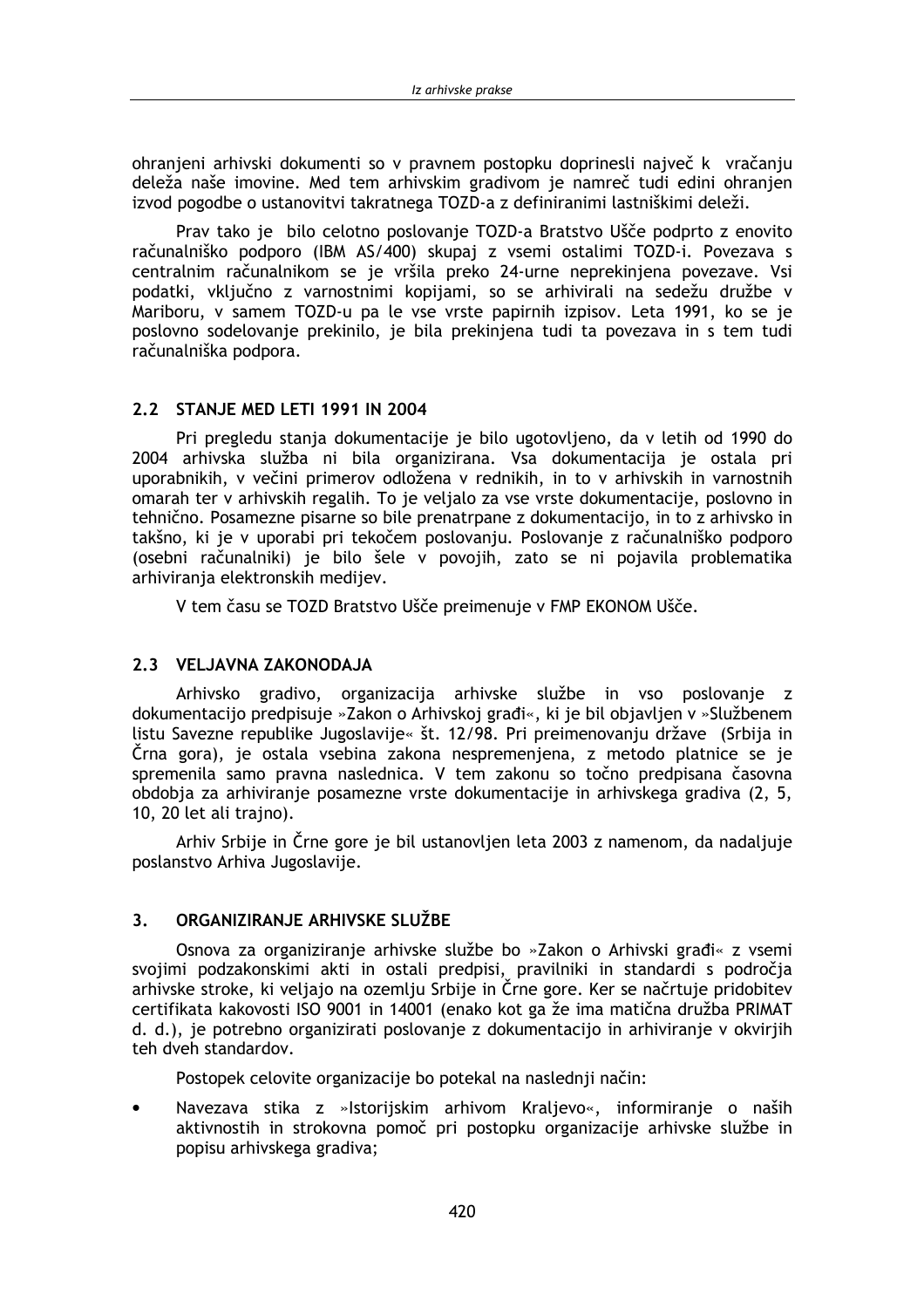- Pregled, popis in določitev obsega arhivskega gradiva;  $\bullet$
- Določitev in ureditev ustreznega prostora (na osnovi dejanske količine arhivskega gradiva in ocene potreb vsaj za naslednijh 10 let);
- Oprema tega prostora. Načrtuje se postavitev arhivskih regalov s podestom in ognievarna oprema za digitalne medije:
- Določitev pooblaščene osebe (nekoga izmed zaposlenih) in izobraževanje;
- Izdelava Pravilnika o arhivski službi in poslovanju z dokumentacijo za FMP **EKONOM Ušče:**
- Preselitev arhivske dokumentacije iz pisarn posameznih sektoriev v prostor arhiva:
- Sprotno izločanje dokumentacije, ki ji je rok hrambe potekel (v soglasju z »Istorijskim arhivom Kraljevo«);
- Označevanje dokumentacije in označitev časa hrambe;
- Prenos določenega arhivskega gradiva v »Istorijski arhiv Kraljevo«, v kolikor zakonodaja to predpisuje;
- Priprava opreme in načina arhiviranja podatkov na elektronskih medijih;
- Tekoče poslovanje arhiva kot sestavnega dela strokovnih služb v firmi.  $\bullet$

V fazi pregleda in selitve dokumentacije je potrebno ugotoviti, če se je v času, ko arhivsko gradivo ni bilo pod strokovnim nadzorom, del dokumentacije po pomoti ali namensko izgubil ali odtujil.

### 4. PROIZVODNI PROGRAM PRIMAT D. D.

Na posvetovanjih v Radencih v zadnjih 20 letih smo vas redno seznanjali z:

- proizvodnim programom PRIMAT d. d.,
- posameznimi izdelki, modeli in modifikacijami,
- novostmi,
- razvojem,
- predstavitvami v obliki razstav, prospektov in katalogov.

Proizvodni program PRIMAT d. d. ostaja v vseh teh letih enak, le deleži posameznih vrst izdelkov so se v zadnjem času spremenili. PRIMAT d. d. je eden izmed vodilnih proizvajalcev varnostne opreme v Evropi. Ta program sestavljajo:

- varnostne omare,
- $\bullet$ blagajne,
- blagajne za bančne avtomate,  $\bullet$
- varnostne prostore in trezorske prostore v modularni in masivni gradnji.

V proizvodni program kovinskega pohištva, opreme za arhiviranje in skladiščno opremo pa prištevamo:

arhivske, knjižne in skladiščne regale,